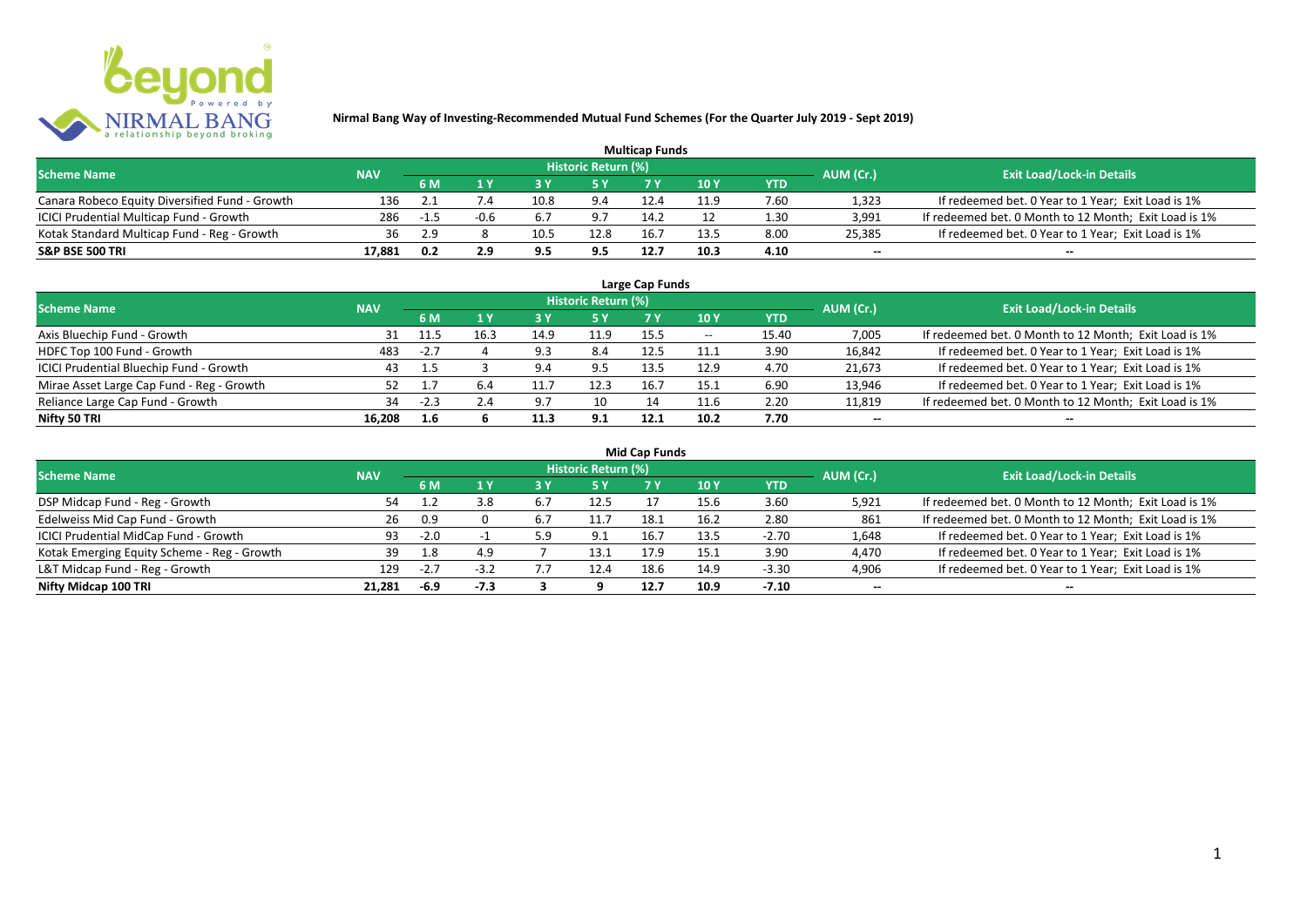

| Large & Midcap                                   |                          |        |     |     |                     |      |      |      |                          |                                                    |  |  |
|--------------------------------------------------|--------------------------|--------|-----|-----|---------------------|------|------|------|--------------------------|----------------------------------------------------|--|--|
| <b>Scheme Name</b>                               |                          |        |     |     | Historic Return (%) |      |      |      | AUM (Cr.)                | <b>Exit Load/Lock-in Details</b>                   |  |  |
|                                                  | <b>NAV</b><br>6 M<br>7 V |        |     |     |                     | 10Y  | YTD  |      |                          |                                                    |  |  |
| Canara Robeco Emerging Equities - Growth         | 92                       | - 1.1  |     |     | 13.7                | 20.5 |      | 3.00 | 4.669                    | If redeemed bet. 0 Year to 1 Year; Exit Load is 1% |  |  |
| Invesco India Growth Opportunities Fund - Growth | 35.                      |        |     |     | 11.3                |      |      | 6.40 | 1,659                    | If redeemed bet. 0 Year to 1 Year; Exit Load is 1% |  |  |
| NIFTY Large Midcap 250 TRI                       | 7.076                    | $-1.3$ | 0.4 | 8.8 | 10.6                | 14.3 | 11.4 | 1.10 | $\overline{\phantom{a}}$ | $- -$                                              |  |  |

| <b>Focused Funds</b>             |            |      |      |      |                     |      |       |            |                          |                                                       |  |
|----------------------------------|------------|------|------|------|---------------------|------|-------|------------|--------------------------|-------------------------------------------------------|--|
| <b>Scheme Name</b>               | <b>NAV</b> |      |      |      | Historic Return (%) |      |       |            | AUM (Cr.)                | <b>Exit Load/Lock-in Details</b>                      |  |
|                                  |            | 6 M  |      |      | <b>EV</b>           |      | 10 Y  | <b>YTD</b> |                          |                                                       |  |
| Axis Focused 25 Fund - Growth    |            | 10.1 |      | 12 Q | 13.9                | 15.3 | $- -$ | 9.80       | 7.841                    | If redeemed bet. 0 Month to 12 Month; Exit Load is 1% |  |
| SBI Focused Equity Fund - Growth | 145        | 5.6  | 11.6 |      | 12.7                |      |       | 10.00      | 5.127                    | If redeemed bet. 0 Year to 1 Year; Exit Load is 1%    |  |
| <b>S&amp;P BSE 500 TRI</b>       | 17.881     | 0.2  |      |      | 9.5                 | 12.7 | 10.3  | 4.10       | $\overline{\phantom{a}}$ | $- -$                                                 |  |

|                                                |            |         |         |                     |      | <b>Small Cap Funds</b> |       |         |                          |                                                    |
|------------------------------------------------|------------|---------|---------|---------------------|------|------------------------|-------|---------|--------------------------|----------------------------------------------------|
| <b>Scheme Name</b>                             | <b>NAV</b> |         |         | Historic Return (%) |      |                        |       |         | AUM (Cr.)                | <b>Exit Load/Lock-in Details</b>                   |
|                                                |            | 6 M     |         |                     |      |                        | 10 Y  | YTD     |                          |                                                    |
| Franklin India Smaller Companies Fund - Growth | 50.        | -7.3    | -6.8    | 8.ء                 | 9.3  | 18.4                   |       | $-4.90$ | 6,584                    | If redeemed bet. 0 Year to 1 Year; Exit Load is 1% |
| HDFC Small Cap Fund - Growth                   | 40         | -9.4    |         | 8.6                 | 11.5 | 15.2                   |       | $-7.20$ | 8,209                    | If redeemed bet. 0 Year to 1 Year; Exit Load is 1% |
| L&T Emerging Businesses Fund - Reg - Growth    | 23         | -6.3    | -8.7    |                     |      | $-$                    | $- -$ | $-7.70$ | 5,639                    | If redeemed bet. 0 Year to 1 Year; Exit Load is 1% |
| Nifty Smallcap 100 TRI                         | 7.052      | $-10.9$ | $-12.6$ |                     | 4.5  | 8.9                    |       | -10.00  | $\overline{\phantom{a}}$ | $-$                                                |

| ELSS Schemes (Tax Saving u/s 80-C)            |            |        |        |                            |                                       |           |       |            |           |                                  |  |  |
|-----------------------------------------------|------------|--------|--------|----------------------------|---------------------------------------|-----------|-------|------------|-----------|----------------------------------|--|--|
| <b>Scheme Name</b>                            | <b>NAV</b> |        |        | <b>Historic Return (%)</b> |                                       |           |       |            | AUM (Cr.) | <b>Exit Load/Lock-in Details</b> |  |  |
|                                               |            | 6 M    | 1 Y    | /3 Y                       | <b>5Y</b>                             | <b>7Y</b> | 10 Y  | <b>YTD</b> |           |                                  |  |  |
| Aditya Birla Sun Life Tax Relief 96 - Growth  | 31         | $-2.1$ | $-2.5$ | 8.1                        |                                       | 15.8      | 11.8  | $-1.10$    | 8,562     | Nil                              |  |  |
| Axis Long Term Equity Fund - Growth           | 47         | 9.5    | 11.3   | 12.4                       | 13                                    | 18.9      | $- -$ | 10.20      | 19,236    | Nil                              |  |  |
| IDFC Tax Advantage (ELSS) Fund - Reg - Growth | 54         | $-2.5$ | $-1.7$ | 8.8                        | 10.2                                  | 14.9      | 13.1  | 0.50       | 1,877     | Nil                              |  |  |
| Invesco India Tax Plan - Growth               |            |        | 2.3    | 9.4                        | 10.6                                  | 15.8      | 14.1  | 4.60       | 859       | Nil                              |  |  |
| Mirae Asset Tax Saver Fund - Reg - Growth     | 18         | 3.1    | 7.8    | 14.1                       | $\hspace{0.05cm}$ – $\hspace{0.05cm}$ | $- -$     | $- -$ | 7.60       | 2,306     | Nil                              |  |  |
| S&P BSE 200 TRI                               | 5,794      | 1.0    | 4.1    | 10.2                       | 9.7                                   | 12.9      | 10.5  | 5.20       | $\sim$    | $\overline{\phantom{a}}$         |  |  |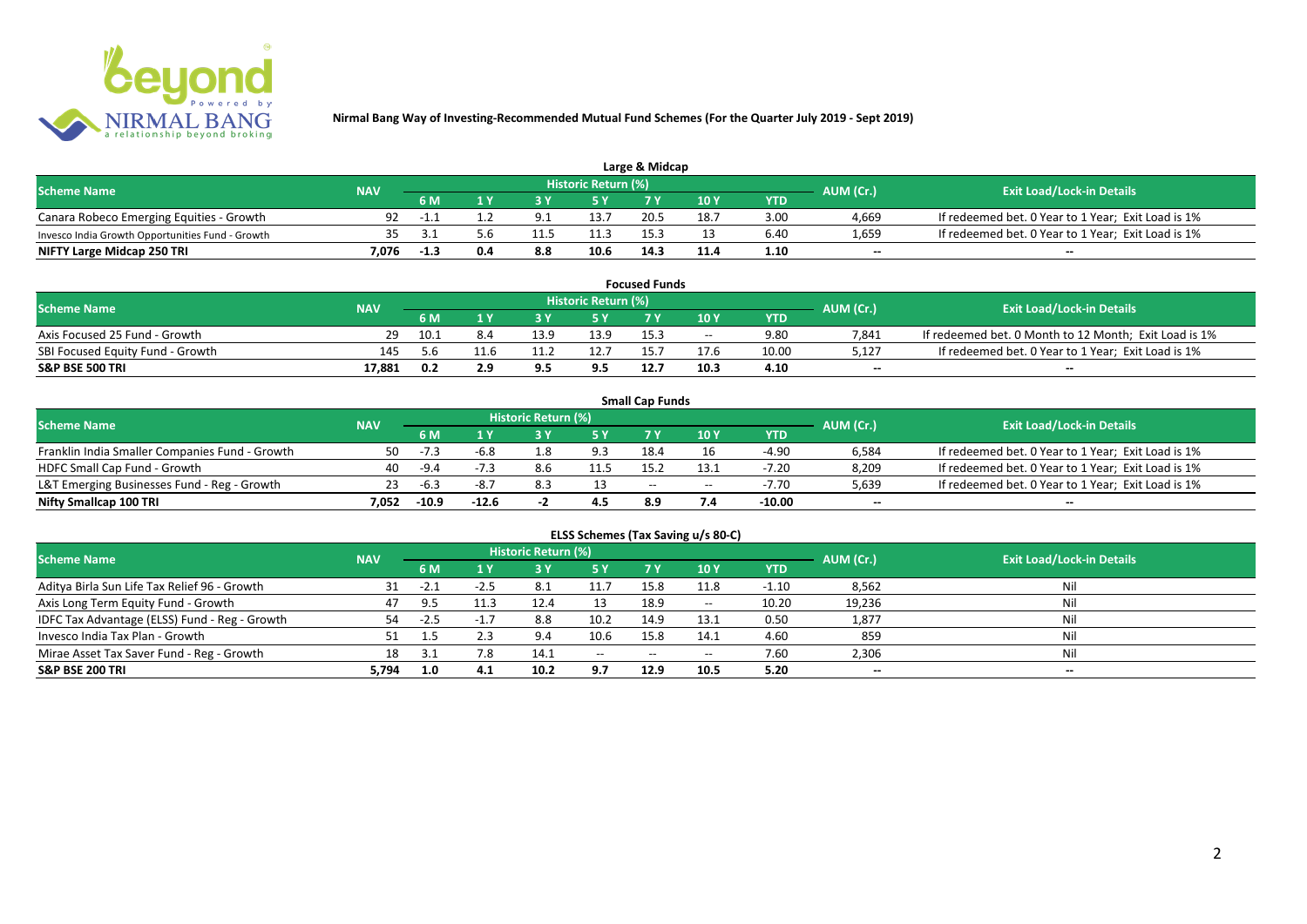

| <b>Contra/Value Fund</b>                  |            |      |     |                     |      |      |      |      |                          |                                                    |  |  |
|-------------------------------------------|------------|------|-----|---------------------|------|------|------|------|--------------------------|----------------------------------------------------|--|--|
| <b>Scheme Name</b>                        | <b>NAV</b> |      |     | Historic Return (%) |      |      |      |      | AUM (Cr.)                | <b>Exit Load/Lock-in Details</b>                   |  |  |
|                                           |            | 6 M  |     |                     |      |      | 10 Y | YTD  |                          |                                                    |  |  |
| Kotak India EQ Contra Fund - Reg - Growth | 53.        | 1.8  |     | 11.5                | 10.6 | 13.2 |      | 6.00 | 819                      | If redeemed bet. 0 Year to 1 Year; Exit Load is 1% |  |  |
| Invesco India Contra Fund - Growth        | 47         | -1.5 | 0.7 | 10.7                | 11.7 | 16.7 |      | 1.60 | 3.992                    | If redeemed bet. 0 Year to 1 Year; Exit Load is 1% |  |  |
| UTI Value Opportunities Fund - Growth     | 61         | 0.3  | .h  | b                   | -6.1 | 10.5 | 10.6 | 4.50 | 4,181                    | If redeemed bet. 0 Year to 1 Year; Exit Load is 1% |  |  |
| <b>S&amp;P BSE 500 TRI</b>                | 17.881     | 0.2  | 2.9 |                     | 9.5  | 12.7 | 10.3 | 4.10 | $\overline{\phantom{a}}$ | $\overline{\phantom{a}}$                           |  |  |

| Sector/Thematic                                                           |            |        |         |                     |           |      |                   |            |                          |                                                    |  |  |
|---------------------------------------------------------------------------|------------|--------|---------|---------------------|-----------|------|-------------------|------------|--------------------------|----------------------------------------------------|--|--|
| <b>Scheme Name</b>                                                        | <b>NAV</b> |        |         | Historic Return (%) |           |      |                   |            | AUM (Cr.)                | <b>Exit Load/Lock-in Details</b>                   |  |  |
|                                                                           |            | 6 M    | $A$ Y   |                     | <b>5Y</b> | 7Y   | 10Y               | <b>YTD</b> |                          |                                                    |  |  |
| Canara Robeco Consumer Trends Fund - Reg - Growth                         | 41         | 4.8    | 14.4    | 12                  | 14.1      | 16   | 15                | 8.80       | 329                      | If redeemed bet. 0 Year to 1 Year; Exit Load is 1% |  |  |
| Mirae Asset Great Consumer Fund - Growth                                  | 36         | 4.4    | 8.3     | 13.6                | 13.3      | 16.7 | $\hspace{0.05cm}$ | 4.70       | 804                      | If redeemed bet. 0 Year to 1 Year; Exit Load is 1% |  |  |
| ICICI Prudential Technology Fund - Growth                                 | 58         | $-0.5$ | $-4.6$  | 14.9                | 8.9       | 16.8 | 17.1              | 2.90       | 450                      | If redeemed bet. 0 Day to 15 Day; Exit Load is 1%  |  |  |
| Reliance Pharma Fund - Growth                                             | 143        | $-4.7$ | $-11.4$ | $-0.8$              | 3.8       | 12.1 |                   | $-4.20$    | 2,377                    | If redeemed bet. 0 Year to 1 Year; Exit Load is 1% |  |  |
| ICICI Prudential Banking and Financial Services Fund -<br>Retail - Growth | 65.        |        | 14.6    | 12.1                | 15.6      | 18.4 | 16.8              | 6.20       | 3.102                    | If redeemed bet. 0 Day to 15 Day; Exit Load is 1%  |  |  |
| Reliance Banking Fund - Growth                                            | 273        | $-1.5$ | 7.9     | 10.4                | 12.4      | 14.6 | 14.5              | 3.10       | 2,776                    | If redeemed bet. 0 Year to 1 Year; Exit Load is 1% |  |  |
| <b>S&amp;P BSE 500 TRI</b>                                                | 17.881     | 0.2    | 2.9     | 9.5                 | 9.5       | 12.7 | 10.3              | 4.10       | $\overline{\phantom{a}}$ | $- -$                                              |  |  |

|                                                            |            |     |     |                     |                          |                                                | <b>Dynamic Asset Allocation Funds</b> |            |           |                                                         |
|------------------------------------------------------------|------------|-----|-----|---------------------|--------------------------|------------------------------------------------|---------------------------------------|------------|-----------|---------------------------------------------------------|
| <b>Scheme Name</b>                                         | <b>NAV</b> |     |     | Historic Return (%) |                          |                                                |                                       |            | AUM (Cr.) | <b>Exit Load/Lock-in Details</b>                        |
|                                                            |            | 6 M | 1 Y | 3 Y                 | <b>5 Y</b>               | <b>7Y</b>                                      | 10Y                                   | <b>YTD</b> |           |                                                         |
| ICICI Prudential Balanced Advantage Fund - Reg -<br>Growth | 37         | 4.2 | 8.9 | 8.1                 | 9.3                      | 12.4                                           | 12.2                                  | 6.40       | 27.468    | If redeemed bet. 0 Year to 1 Year; Exit Load is 1%      |
| Invesco India Dynamic Equity Fund - Growth                 | 29         | 2.8 | 4.9 |                     | 8.1                      | 12.4                                           | 10.8                                  | 6.60       | 908       | If redeemed bet. 0 Month to 3 Month; Exit Load is 0.25% |
| Reliance Balanced Advantage Fund - Growth                  | 92         | 2.0 | 6.4 | 8.6                 | 8.7                      | 12.1                                           | 10.8                                  | 5.50       | 2,314     | If redeemed bet. 0 Month to 12 Month; Exit Load is 1%   |
| SBI Dynamic Asset Allocation Fund - Reg - Growth           | 13         | 0.8 |     | 7.1                 | $\hspace{0.05cm} \ldots$ | $\hspace{0.1mm}-\hspace{0.1mm}-\hspace{0.1mm}$ | $\hspace{0.05cm}$                     | 2.40       | 683       | If redeemed bet. 0 Month to 12 Month; Exit Load is 1%   |
| NIFTY 50 Hybrid Composite Debt 65:35 Index                 | 10,139     | 3.4 |     | 10                  | 9.2                      |                                                | 9.7                                   | 8.10       | $- -$     | $- -$                                                   |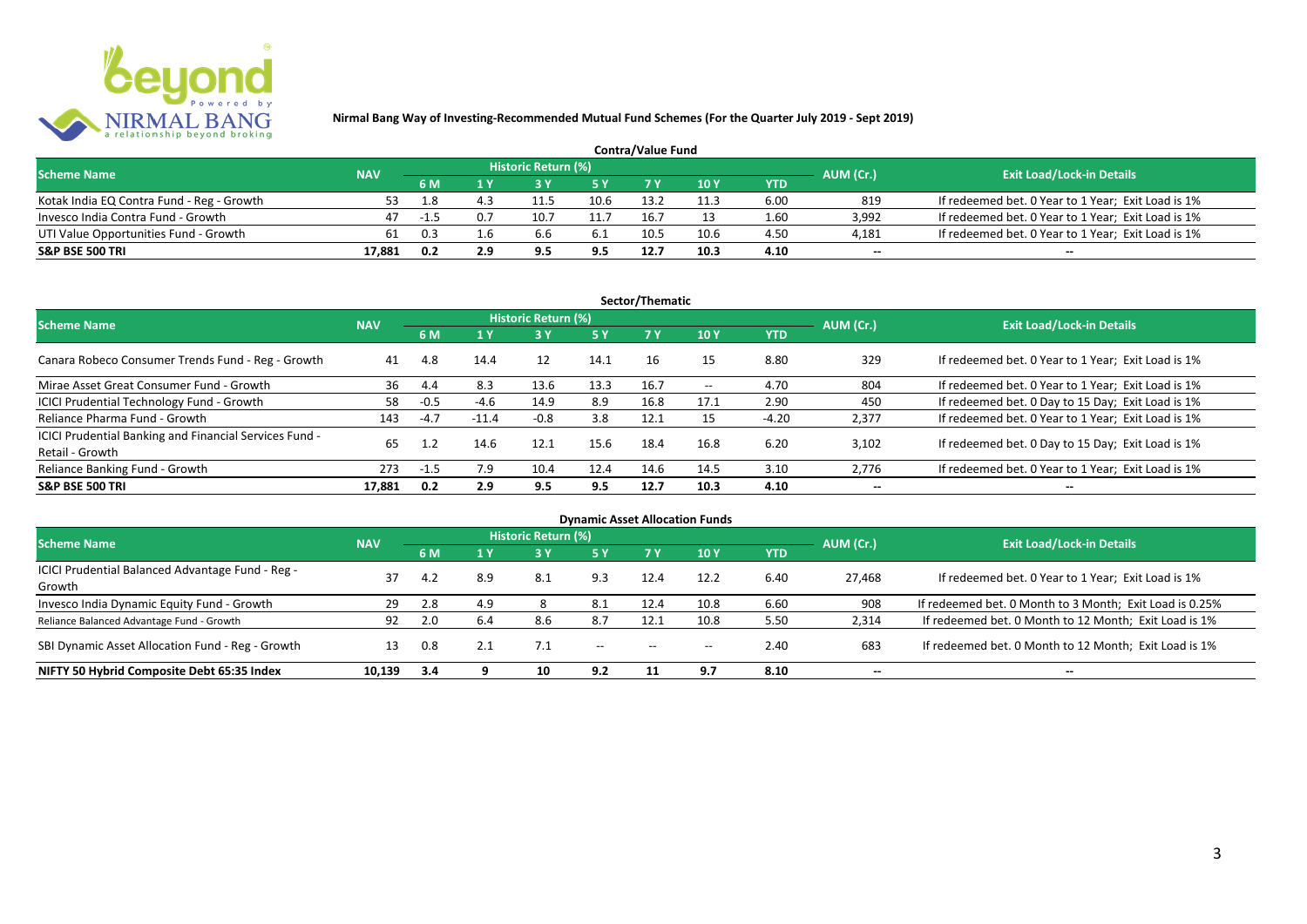

|                                                 |            |        |      |                            |       | <b>Hybrid Aggressive</b> |                          |            |                          |                                                       |
|-------------------------------------------------|------------|--------|------|----------------------------|-------|--------------------------|--------------------------|------------|--------------------------|-------------------------------------------------------|
| <b>Scheme Name</b>                              | <b>NAV</b> |        |      | <b>Historic Return (%)</b> |       |                          |                          |            | AUM (Cr.)                | <b>Exit Load/Lock-in Details</b>                      |
|                                                 |            | 6 M    | 1 Y  |                            | 5 Y   | 7 Y                      | 10Y                      | <b>YTD</b> |                          |                                                       |
| HDFC Hybrid Equity Fund - Growth                | 54         | 0.6    | 6.5  | 5.8                        | 5.8   | 10                       | Q.                       | 4.90       | 20,696                   | If redeemed bet. 0 Year to 1 Year; Exit Load is 1%    |
| ICICI Prudential Equity & Debt Fund - Growth    | 132        | $-0.5$ | 2.3  | ۵.,                        | 9.7   | 14.2                     | 13.5                     | 3.40       | 23,288                   | If redeemed bet. 0 Year to 1 Year; Exit Load is 1%    |
| Mirae Asset Hybrid - Equity Fund - Reg - Growth | 15         | 1.9    |      | 10.1                       | $- -$ | $- -$                    | $\overline{\phantom{a}}$ | 6.40       | 2,429                    | If redeemed bet. 0 Year to 1 Year; Exit Load is 1%    |
| SBI Equity Hybrid Fund - Growth                 | 140        | 5.6    | 11.5 | 9.6                        | 11.1  | 15.4                     | 11.9                     | 9.00       | 29,354                   | If redeemed bet. 0 Month to 12 Month; Exit Load is 1% |
| Canara Robeco Equity Hybrid Fund - Growth       | 161        |        |      | 8.6                        | 10.2  | 13.3                     | 12.4                     | 7.10       | 2,341                    | If redeemed bet. 0 Year to 1 Year; Exit Load is 1%    |
| NIFTY 50 Hybrid Composite Debt 65:35 Index      | 10.139     | -3.4   |      | 10                         | 9.2   |                          | 9.7                      | 8.10       | $\overline{\phantom{a}}$ | $\overline{\phantom{a}}$                              |

| <b>Arbitrage Fund</b>                      |            |      |  |                     |     |     |     |            |           |                                                         |  |  |
|--------------------------------------------|------------|------|--|---------------------|-----|-----|-----|------------|-----------|---------------------------------------------------------|--|--|
| <b>Scheme Name</b>                         | <b>NAV</b> |      |  | Historic Return (%) |     |     |     |            | AUM (Cr.) | <b>Exit Load/Lock-in Details</b>                        |  |  |
|                                            |            | l M  |  | 6 M                 |     |     |     | <b>YTD</b> |           |                                                         |  |  |
| IDFC Arbitrage Fund - Reg - Growth         | 24         | -5.1 |  |                     | b.b |     |     | 6.50       | 9.198     | If redeemed bet. 0 Month to 1 Month; Exit Load is 0.25% |  |  |
| Kotak Equity Arbitrage Fund - Reg - Growth |            |      |  |                     |     | 6.3 | 6.2 | 6.30       | 15,630    | If redeemed bet. 0 Day to 30 Day; Exit Load is 0.25%    |  |  |
| Reliance Arbitrage Fund - Growth           | 20         | ≺≺   |  |                     |     |     | 6.3 | 6.50       | 8.937     | If redeemed bet. 0 Month to 1 Month; Exit Load is 0.25% |  |  |

| <b>Equity Saver</b>                      |                          |                          |       |       |                          |       |       |                          |                          |                                                       |  |  |
|------------------------------------------|--------------------------|--------------------------|-------|-------|--------------------------|-------|-------|--------------------------|--------------------------|-------------------------------------------------------|--|--|
| <b>Scheme Name</b>                       | <b>NAV</b>               | Historic Return (%)      |       |       |                          |       |       |                          | AUM (Cr.)                | <b>Exit Load/Lock-in Details</b>                      |  |  |
|                                          |                          | 6 M                      |       |       |                          |       | 10 Y  | <b>YTD</b>               |                          |                                                       |  |  |
| Axis Equity Saver Fund - Reg - Growth    |                          |                          |       | 7.9   | $\overline{\phantom{a}}$ | $- -$ | $- -$ | 6.60                     | 765                      | If redeemed bet. 0 Month to 12 Month; Exit Load is 1% |  |  |
| <b>HDFC Equity Savings Fund - Growth</b> |                          | 0.8                      |       |       | 7.9                      | 8.8   |       | 4.00                     | 4,910                    | If redeemed bet. 0 Year to 1 Year; Exit Load is 1%    |  |  |
| Kotak Equity Savings Fund - Reg - Growth | 15.                      | 2.9                      | 5.6   |       | $- -$                    | $- -$ | $- -$ | 4.70                     | 1,950                    | If redeemed bet. 0 Year to 1 Year; Exit Load is 1%    |  |  |
| CRISIL Hybrid 50+50 - Moderate Index*    | $\overline{\phantom{a}}$ | $\overline{\phantom{a}}$ | $- -$ | $- -$ | $\overline{\phantom{a}}$ | $- -$ | $- -$ | $\overline{\phantom{a}}$ | $\overline{\phantom{a}}$ | $\overline{\phantom{a}}$                              |  |  |

| <b>Liquid Funds</b>                       |            |      |     |                     |      |       |            |                 |           |                                  |  |  |
|-------------------------------------------|------------|------|-----|---------------------|------|-------|------------|-----------------|-----------|----------------------------------|--|--|
| <b>Scheme Name</b>                        | <b>NAV</b> |      |     | Historic Return (%) |      |       | <b>YTM</b> | Avg             | AUM (Cr.) | <b>Exit Load/Lock-in Details</b> |  |  |
|                                           |            | 1 W. | 2 W | 1 M                 | 3 M  | 1Y    |            | <b>Maturity</b> |           |                                  |  |  |
| Axis Liquid Fund - Growth                 | 2,132      | 4.5  |     |                     | -6.1 |       | 5.59       | 0.10            | 29,296    | Nil                              |  |  |
| IDFC Cash Fund - Reg - Growth             | 2,328      | 4.2  |     |                     |      | 6.9   | 5.44       | 0.07            | 12,065    | Nil                              |  |  |
| Kotak Liquid Scheme - Reg - Growth        | 3,892      | 4.3  |     |                     | 5.9  |       | 5.62       | 0.10            | 31,996    | Nil                              |  |  |
| Mirae Asset Cash Management Fund - Growth | 2,013      | 4.5  |     |                     |      |       | 5.6        | 0.07            | 4,157     | Nil                              |  |  |
| <b>CRISIL Liquid Fund Index</b>           | $\sim$     | 4.9  | 5.3 |                     | 6.4  | $- -$ | $- -$      | $- -$           | --        | $- -$                            |  |  |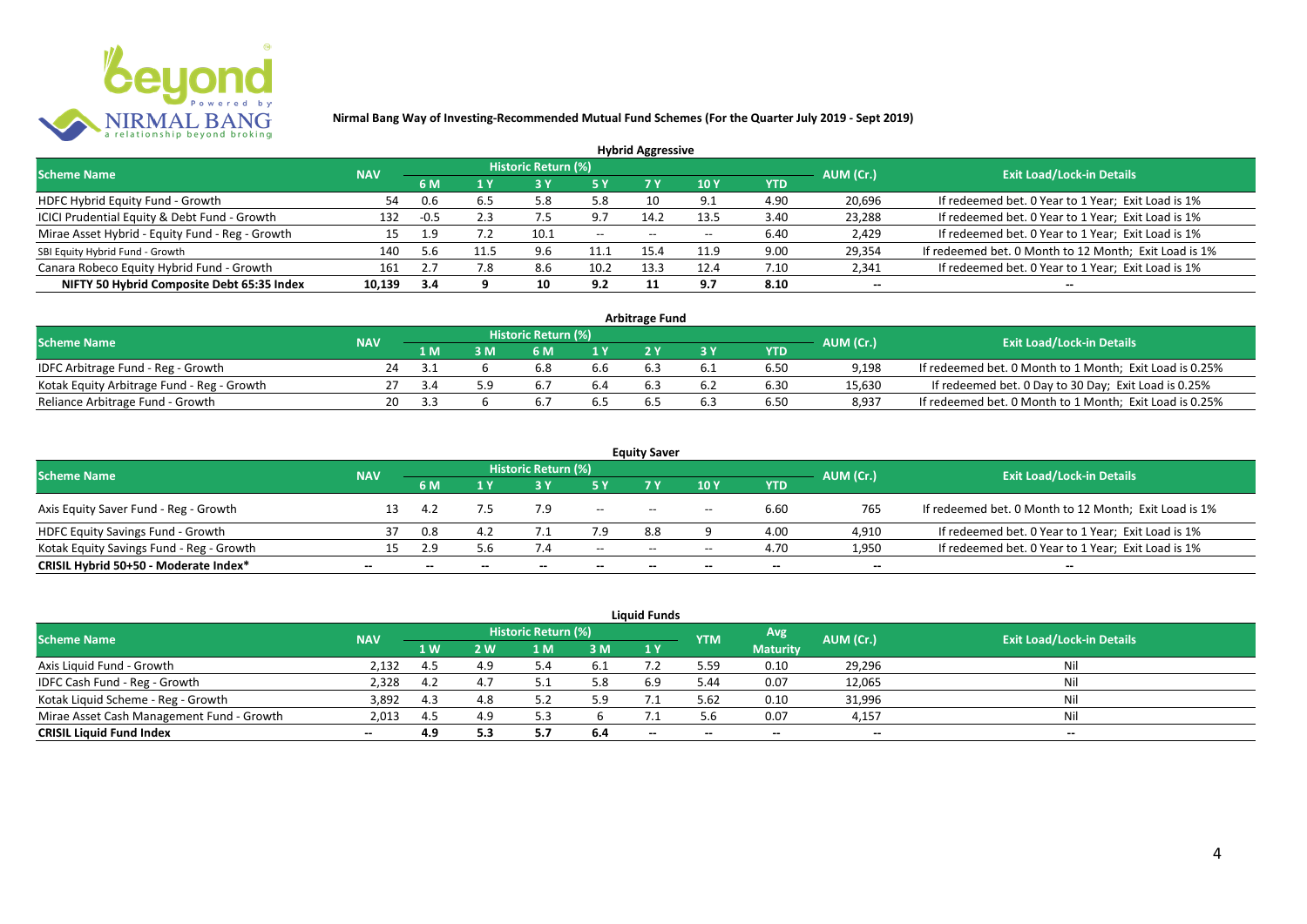

#### **1 M 3 M 6 M 1 Y 3 Y** NOFC Ultra Short Term Fund - Reg - Growth 11 6.0 8.1 8.1 8.6 -- 6.31 0.40 8,309 Nil<br>11 5.7 7.9 8.2 8.7 -- 6.15 0.45 3,668 Nil IDFC Ultra Short Term Fund - Reg - Growth 11 5.7 7.9 8.2 8.7 -- 6.15 0.45 3,668 Nil Nil<br>SBI Magnum Ultra Short Duration Fund - Growth 4.303 5.8 8.1 8 8.6 7.5 6.45 0.47 9.411 Nil Nil SBI Magnum Ultra Short Duration Fund - Growth 4,303 5.8 8.1 8 8.6 7.5 6.45 0.47 9,411 Nil **NIFTY Ultra Short Duration Debt Index 3,928 5.7 7.6 7.9 8.6 7.6 -- -- -- -- Avg Maturity Historic Return (%) YTM Ultra Short Fund** Scheme Name **NAV NAV Historic Return (%)** NAV Historic Return (%) Note and the May AUM (Cr.) Exit Load/Lock-in Details<br>The Scheme Name of the State Load/Lock-in Details

| <b>Money Market Fund</b>                                   |            |     |     |                            |                          |       |            |                 |                          |                                  |  |
|------------------------------------------------------------|------------|-----|-----|----------------------------|--------------------------|-------|------------|-----------------|--------------------------|----------------------------------|--|
| <b>Scheme Name</b>                                         | <b>NAV</b> |     |     | <b>Historic Return (%)</b> |                          |       | <b>YTM</b> | Avg             | AUM (Cr.)                | <b>Exit Load/Lock-in Details</b> |  |
|                                                            |            | 1 M | 3M  | 6 M                        | 1Y                       | 3Y    |            | <b>Maturity</b> |                          |                                  |  |
| Aditya Birla Sun Life Money Manager Fund - Reg -<br>Growth | 260        | 6.1 | 8.6 | 8.5                        | 8.8                      | 7.6   | 6.04       | 0.45            | 12,746                   | Nil                              |  |
| ICICI Prudential Money Market Fund - Reg - Growth          | 269        | 6.1 | 8.1 | 8.1                        | 8.5                      | 7.4   | 6.14       | 0.45            | 9,688                    | Nil                              |  |
| Reliance Money Market Fund - Growth                        | 2,935      | 6.3 | 8.3 | 8.4                        | 8.8                      |       | 6.11       | 0.38            | 3,074                    | Nil                              |  |
| UTI Money Market Fund - Reg - Growth                       | 2,182      | 5.9 | 8.3 | 8.3                        | 8.6                      | 7.5   | 6.16       | 0.49            | 6,584                    | Nil                              |  |
| <b>CRISIL Liquid Fund Index</b>                            | $-$        | 5.7 | 6.4 | 6.9                        | $\overline{\phantom{a}}$ | $- -$ | $- -$      | $\sim$          | $\overline{\phantom{a}}$ | $\overline{\phantom{a}}$         |  |

| Short Term Fund                                 |            |                                          |      |      |                |           |                                  |                 |       |     |  |  |
|-------------------------------------------------|------------|------------------------------------------|------|------|----------------|-----------|----------------------------------|-----------------|-------|-----|--|--|
| <b>Scheme Name</b>                              | <b>NAV</b> | Historic Return (%)<br>Avg<br><b>YTM</b> |      |      |                | AUM (Cr.) | <b>Exit Load/Lock-in Details</b> |                 |       |     |  |  |
|                                                 |            | 1 M                                      | 3 M  | 6 M. | 1 <sub>V</sub> |           |                                  | <b>Maturity</b> |       |     |  |  |
| HDFC Short Term Debt Fund - Growth              |            | -3.1                                     | 10.2 |      | 10.1           | $\cdot$ b | '.45                             | 2.66            | 8,488 | Nil |  |  |
| IDFC Bond Fund - Short Term Plan - Reg - Growth | 40         | 2.8                                      | 10.6 |      | 10.8           |           | 6.96                             | 2.12            | 9,643 | Nil |  |  |
| Kotak Bond Short Term Plan - Reg - Growth       | 36         |                                          | 10.1 |      | 10.4           |           | '.51                             | 2.60            | 9,607 | Nil |  |  |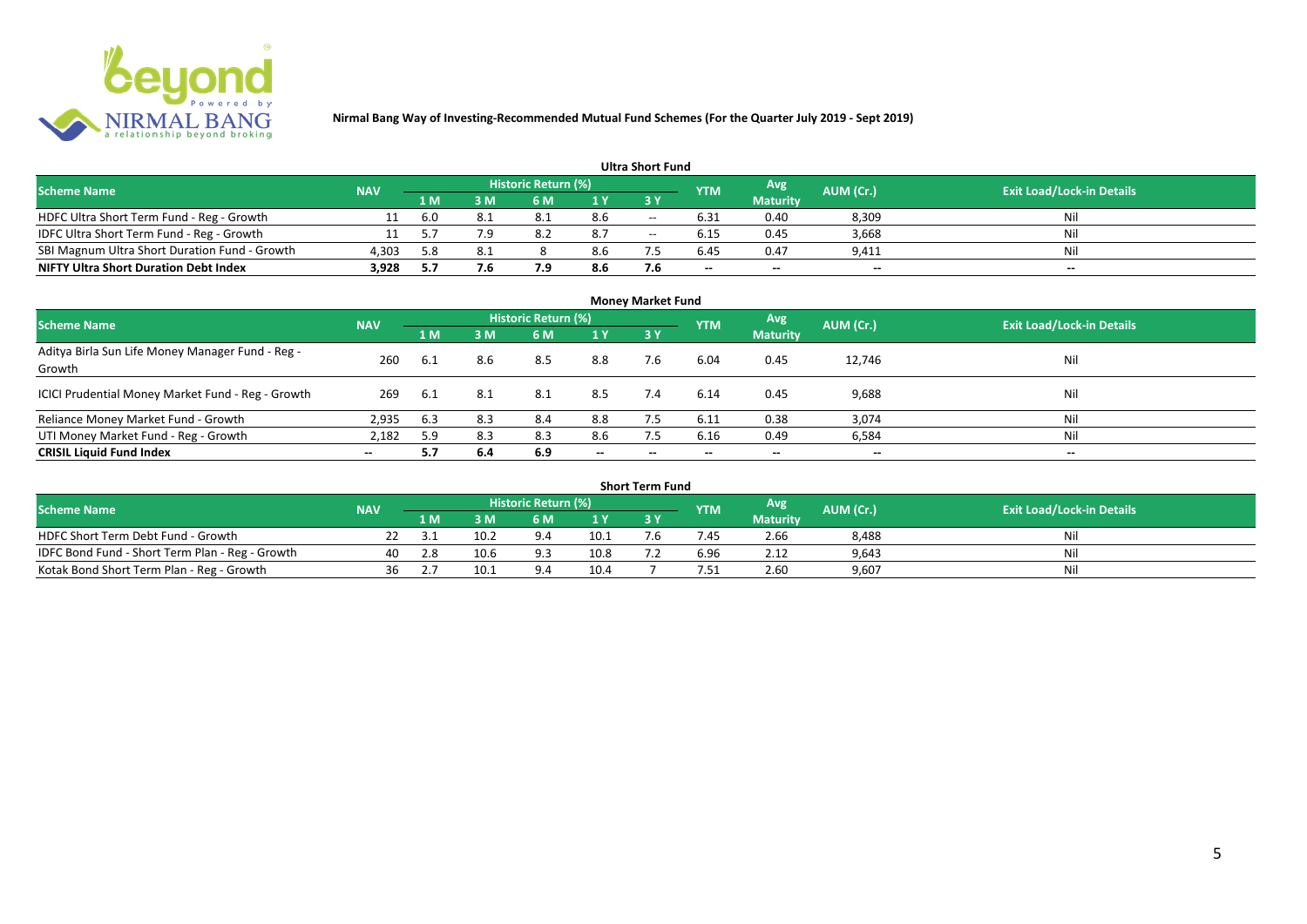

| <b>Low Duration Fund</b>                  |            |     |  |                     |     |  |            |                 |           |                                  |  |  |
|-------------------------------------------|------------|-----|--|---------------------|-----|--|------------|-----------------|-----------|----------------------------------|--|--|
| <b>Scheme Name</b>                        | <b>NAV</b> |     |  | Historic Return (%) |     |  | <b>YTM</b> | Avg             | AUM (Cr.) | <b>Exit Load/Lock-in Details</b> |  |  |
|                                           |            | 1 M |  | 6 M.                |     |  |            | <b>Maturity</b> |           |                                  |  |  |
| <b>HDFC Low Duration Fund - Growth</b>    |            |     |  |                     | 8.6 |  | 6.81       | 0.99            | 15,626    | Nli                              |  |  |
| Canara Robeco Savings Fund - Reg - Growth | 30         |     |  | 8.3                 | 8.8 |  | 6.33       | 0.79            | 1,051     | Ni                               |  |  |
| IDFC Low Duration Fund - Reg - Growth     | 28         |     |  | 8.5                 |     |  | 6.35       | 0.81            | 4.587     | Ni                               |  |  |

#### **1 M 3 M 6 M 1 Y 3 Y** Notak Banking and PSU Debt Fund - Reg - Growth 16 3.5 11 10 11.1 7.3 7.79 2.78 3,403 Nil<br>
Kotak Banking and PSU Debt Fund - Reg - Growth 44 0.6 10.4 11 11.6 7.7 7.47 3.61 2,621 Nil Notak Banking and PSU Debt Fund - Reg - Growth 44 0.6 10.4 11 11.6 7.7 7.47 3.61 2,621 Nil<br>1999 - IDFC Banking & PSU Debt Fund - Reg - Growth 17 1.8 12.5 10.5 13.3 7.8 7.16 3.39 9,183 IDFC Banking & PSU Debt Fund - Reg - Growth 17 1.8 12.5 10.5 13.3 7.8 7.16 3.39 9,183 **Banking & PSU Bond Funds Scheme Name NAV REGISTER AUM (Cr.) AUM (Cr.)** Exit Load/Lock-in Details **Historic Return (%) Maturity**

| <b>Corporate Bond Funds</b>                         |            |        |      |                     |      |     |            |                 |           |                                  |  |  |
|-----------------------------------------------------|------------|--------|------|---------------------|------|-----|------------|-----------------|-----------|----------------------------------|--|--|
| <b>Scheme Name</b>                                  | <b>NAV</b> |        |      | Historic Return (%) |      |     | <b>YTM</b> | <b>Avg</b>      | AUM (Cr.) | <b>Exit Load/Lock-in Details</b> |  |  |
|                                                     |            | 1 M    | 3 M  | 6 M                 | 1Y   |     |            | <b>Maturity</b> |           |                                  |  |  |
| ICICI Prudential Corporate Bond Fund - Reg - Growth | 20         | 4.1    | 10   | 9.5                 | 10.2 | 7.4 | 7.22       | 2.28            | 9,002     | Nil                              |  |  |
| HDFC Corporate Bond Fund - Growth                   |            | $-0.2$ | 10.8 | 10.4                | 11.7 | 7.8 | 7.26       | 4.08            | 12,910    | Ni                               |  |  |
| Kotak Corporate Bond Fund - Std - Growth            | 2,584      | 4.7    | 10.4 | 9.7                 | 10.3 |     |            | 1.59            | 2,448     | Nil                              |  |  |